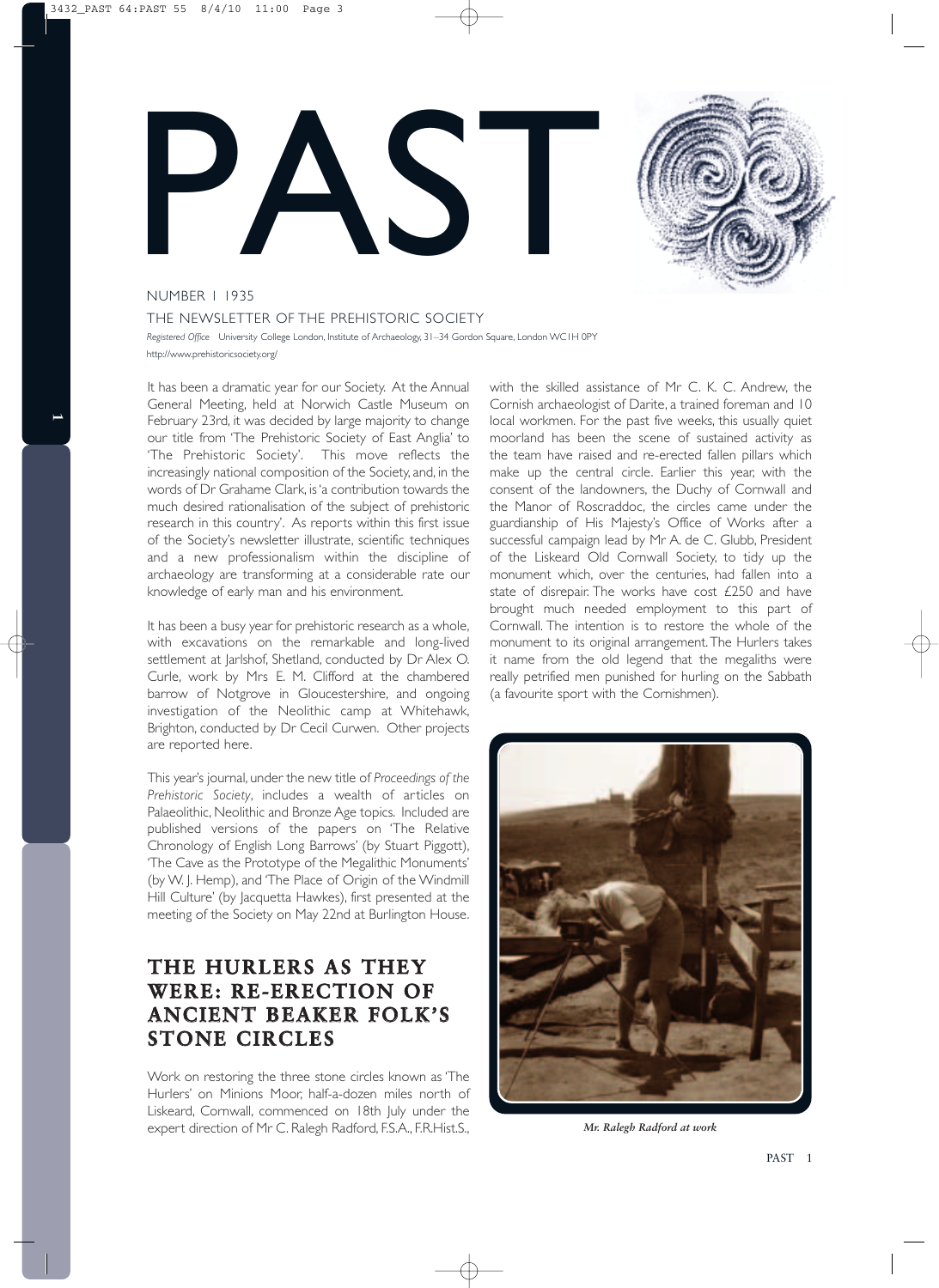Large areas of turf have been removed from the interior of the largest central circle which Mr Radford believes originally consisted of 29 stones although only 13 were standing, leaning or had fallen. With sheer muscle power and the use of triangular wooden winches to hoist the stones into position, the team have re-erected 4 fallen stones, straightened 10 inclined or leaning stones and located the sockets and large pits of 14 'missing' stones. Granite stubs have been placed in these latter while the leaning and fallen stones have been set upright in concrete plinths set in the original socket-holes.The 29th stone, the 'centre' stone, was also reset in its original socket. Mr Radford explained that great care has been taken to ensure that the restored stones were reset at similar heights and that exposed areas of the original ground level, identified as a 'gravel line' 4 to 6 inches below the turf, were protected. In at least two cases, the stones were found to have been erected on small mounds.The sockets of many of the restored stones were deep and lined with smaller packing stones. A handful of dark mottled flints alongside some irregular stones have been found and include one very interesting cylindrical hone stone displaying wear marks at both ends.



All the megaliths are of granite and Mr Radford considers that they were dressed when put in position by the original builders. He has put forward the theory that the stone circles were a relic of the Bronze Age, erected by the 'Beaker' people some 1,800 to 1,700 years BC. He adds that these people came over to Britain from the Continent and spread over the southern part of the country.They were an agricultural and pastoral race who built stone circles as temples whereby local priests could calculate the most propitious times for harvest. Earlier this

century, Sir Norman Lockyer suggested that stone circles were instruments for astronomical observations and suggested that the Hurlers were aligned to the clock-star Arcturus, a major constellation which heralded the commencement of seasonal change. Mr Radford says that the Hurlers were connected to other ancient sites in the locality and pointed to the large 'Beaker' burial mound with a chamber in which the famous Rillaton gold beaker was found over a hundred years ago.

Mr Radford, a respected scholar and well regarded in Cornish antiquarian circles, intends to return next year to complete this important work. Chief Inspector of Ancient Monuments, Mr Charles Bushe-Fox, has stated that this is work of great importance and further restoration of this monument will be supported. Mr Radford intends to report his findings to the newly created Prehistoric Society.

### **NEOLITHIC MAN AT WHITELEAF BARROW**

MrW. Lindsay Scott, F.S.A., is excavating an unusual barrow which stands on the ridge of the Chilterns above the chalk cutting known asWhiteleaf Cross, Monks Risborough. The barrow is surrounded by an irregular but apparently continuous ditch approximately circular in plan. The mound has a deep crescentic hollow on its east side, which is an original feature. An inner mound of earth and flints interspersed with patches of clay is covered, save over the crescentic forecourt, with layers of clean chalk and earthy chalk rubble. A floor under the mound is composed of a thin layer of clay above the solid chalk. It contains post-holes, trenches and a pit of considerable dimensions which remains to be excavated. A central group of post-holes is shown by the sections of mound above it to have held a wooden structure, probably in the nature of a chamber.



*Excavations at the Whiteleaf barrow*

One scattered burial has so far been found of a dolichocephalic man of about 35 years of age. Many burnt layers occur in and on the upper surface of the inner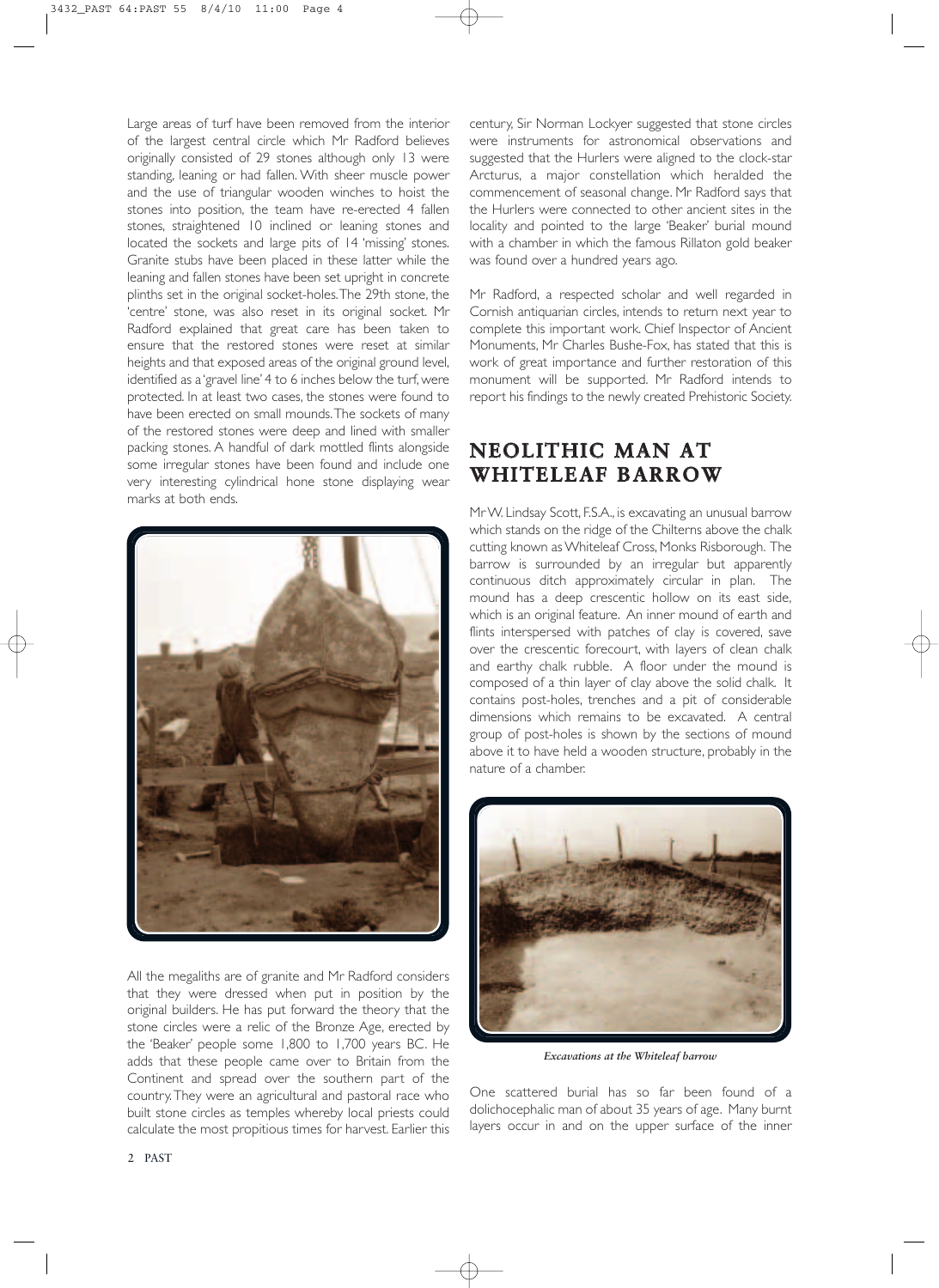mound and these contain very numerous animal bones, flint flakes and scattered sherds of pottery. The flint artefacts include numerous serrated flakes and one leaf arrowhead. The pottery is of Neolithic A2 type, suggesting that here we have an unusual variant of the tradition of Neolithic long barrow burial.



*The foot bones from the burial*

### **MEGALITHS AND MARMALADE AT AVEBURY!**

At Avebury in north Wiltshire we have the remains of, some would argue, the most impressive megalithic complex in the world. Excavations at the great stone circle, enclosed within the mighty ditch and bank (or 'henge' as we are now learning to call such constructions), were conducted by Mr Harold St. George Gray for the British Association for the Advancement of Science between 1908 and 1922. The results have this year been published in *Archaeologia*, and show the monument to be a sacred site constructed during the latest Neolithic or early Bronze Age. A new programme of investigation is now under way, directed by Mr Alexander Keiller and Mr Stuart Piggott of the Morven Institute of Archaeological Research. Mr Keiller is heir to the fortune of the Dundee marmalade firm of the same name. Society members will no doubt be aware of his important excavations of the Neolithic A camp atWindmill Hill to the north of Avebury, which finished in 1929. Attention is now turned to the great sarsen stone avenue, sometimes called the West Kennet Avenue, that leads from the original southern entrance of the Avebury 'henge' to the site of the Sanctuary on Overton Hill.

The Avenue was, prior to this current campaign of work, in a very sorry state, with many stones along its length missing or fallen. The primary purpose of the present excavations is therefore to establish the Avenue's exact course, and to arrive at a date and culture for its construction. The entire course of the northern third of the Avenue has been investigated, and the opportunity taken by the excavators to re-erect all the fallen stones, and others which were found to have been buried. The

holes in which the stones were set were found to be surprisingly shallow, the erected megaliths being packed around with smaller sarsen boulders. A curious feature was the occurrence of lines of small holes around the backs of the sockets, evidently the traces of settings of wooden stakes used during erection for reducing the friction of the stone against the wall of the stone-hole.



*One of the buried stones*

At one point, the Avenue was found to cross a habitationsite belonging to an earlier period. Hearths and rubbishpits were discovered, and across the whole area there was a thick scatter of Neolithic B flint tools and pottery. 'Petit tranchet derivative' arrowheads of all forms were found in quantity, along with knives and scrapers with distinctive polished edges, fragments of two axes of Graig Lwyd stone, and an arrowhead of Portland Chert. Most telling of the culture and date of the construction of the Avenue were four burials placed on the northeast side of Avenue stones. Two of these were accompanied by Beakers of B type, the third with a remarkable bowl decorated with grooved designs that finds analogy with similar vessels from Dorset.

There was ample evidence for the destruction of the Avenue during historic times, as recorded by William Stukeley. In several instances pits were found adjacent to where stones stood, filled with burnt and broken sarsen fragments and even piles of charred straw. Here is evidence of a method of fire-setting of the Avebury sarsens which was graphically described by both Aubrey and Stukeley. Other stones had been deliberately buried in pits dug especially for the purpose, either at the same time or somewhat earlier. This was work carried out by farmers in order to facilitate ploughing across the line of the Avenue.

Rumours abound that Mr Keiller intends to use his considerable private fortune and the resources of the Morven Institute to buy and restore the Avebury stone circles.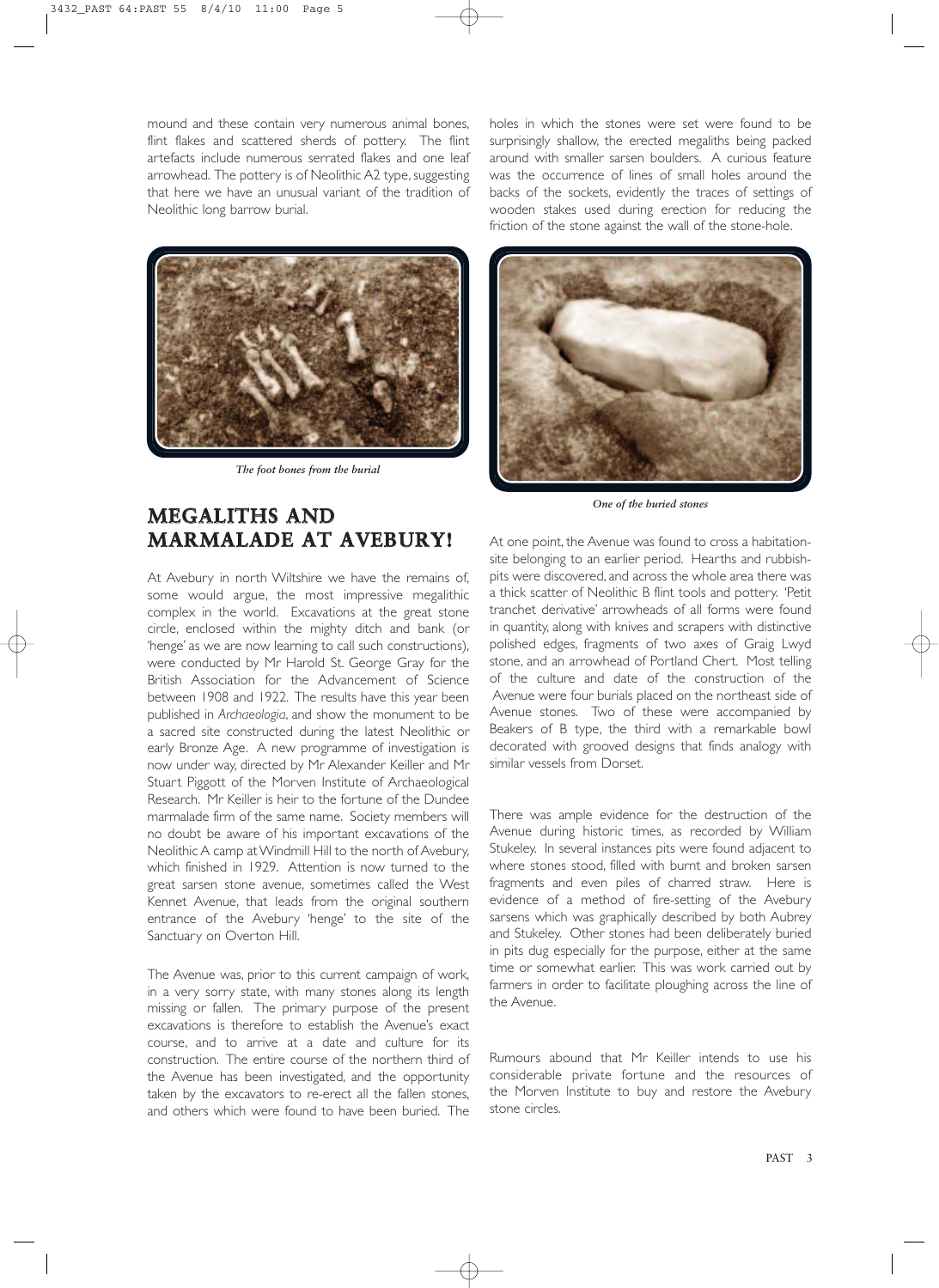### **FROM THE EDITOR**

Readers may have noticed that the date and issue number on page one of this edition are not quite as they should be. What you are reading, of course, is really issue 64 for April 2010, but this year is the Prehistoric Society's 75th anniversary and we have given this edition of PAST a minor makeover in celebration! The outer pages feature reports on excavations, books and events that were making the archaeological headlines in 1935 while the inner pages cover current news, including upcoming anniversary events. Please keep watching the website for further details and booking forms for these over the coming months. Thanks to Josh Pollard, Jacky Nowakowski, Gill Hey and Niall Sharples for anniversary material for this edition of PAST. We are also grateful to the Dorset Natural History and Archaeological Society at the Dorset County Museum for permission to reproduce the photograph of Wheeler with the alligator on page 16.

*Joanna Brück*

### **DATING THE PRIDDY CIRCLES, SOMERSET**

In August 2008, small-scale research excavations were carried out at Priddy Circle 1, one of four related circular earthwork enclosures located on the Mendip Hills in Somerset. The circles extend in a line for over 1km and each measures between 176m and 192m in diameter. The date and function of the Priddy Circles has been much debated, largely due to the morphology of the monuments: they have external ditches and internal banks which seem to have been revetted by wooden posts. Although E. K. Tratman, who excavated a number of trenches across Priddy Circle 1 in the 1950s, suggested that the monuments were related to henges and thus of Neolithic date, the lack of artefacts and radiocarbon dates, together with their unusual layout and construction, has led other scholars to opine that they may be of Late Bronze Age, Iron Age or even Medieval date. Research on the monuments and an analysis of Tratman's excavation archive by Jodie Lewis has, however, suggested a Neolithic date to be the most likely but verification, in the form of radiocarbon dates, was needed. Scheduled Monument Consent was granted by English Heritage to reopen and expand one of Tratman's original trenches at Priddy Circle 1. The aims were to test Tratman's interpretation of the construction sequence of the monument, obtain material suitable for radiocarbon dating and gather evidence for the contemporary environment of the monument complex by analysing the soil buried below the bank of the monument and by excavating and augering through the fill of an adjacent, natural sinkhole.



*The Priddy Circles from the air. Circle 1 is at the bottom of the photograph, Circle 4 on the far side of the road at the top (photo: Pete Glastonbury).*

The re-opening of Tratman's trench across the bank and ditch of Circle 1 showed that his interpretation of the construction sequence was erroneous, with greater complexity revealed in the bank/ditch/posthole sequence, suggesting that the monument's construction went through more than one phase. So far, three radiocarbon determinations have been returned and these suggest a Neolithic date for the monument. A date from a discrete charcoal lens within the primary ditch fill suggests that this feature began to fill by 2930 to 2870 cal BC (4271 + 32 BP; OxA 21940). A Late Neolithic oblique arrowhead was also recovered from the primary fill of the ditch. A further date from the secondary fill of the ditch returned a slightly later

The copy date for PAST 65 is 1 June 2010. Contributions to Joanna Brück, School of Archaeology, Newman Building, University College Dublin, Belfield, Dublin 4, Ireland. Email: joanna.bruck@ucd.ie Contributions on disc or as e-mail attachments are preferred (either word 6 or rtf files) but hardcopy is also accepted. Illustrations can be sent as drawings, slides, prints, tif or jpeg files. The book reviews editor is Dr Mike Allen, Wessex Archaeology, Portway House, Old Sarum Park, Salisbury, Wilts, SP4 6EB. Email: aea.escargots@gmail.com Queries over subscriptions and membership should go to the Society administrator Tessa Machling at the London address above.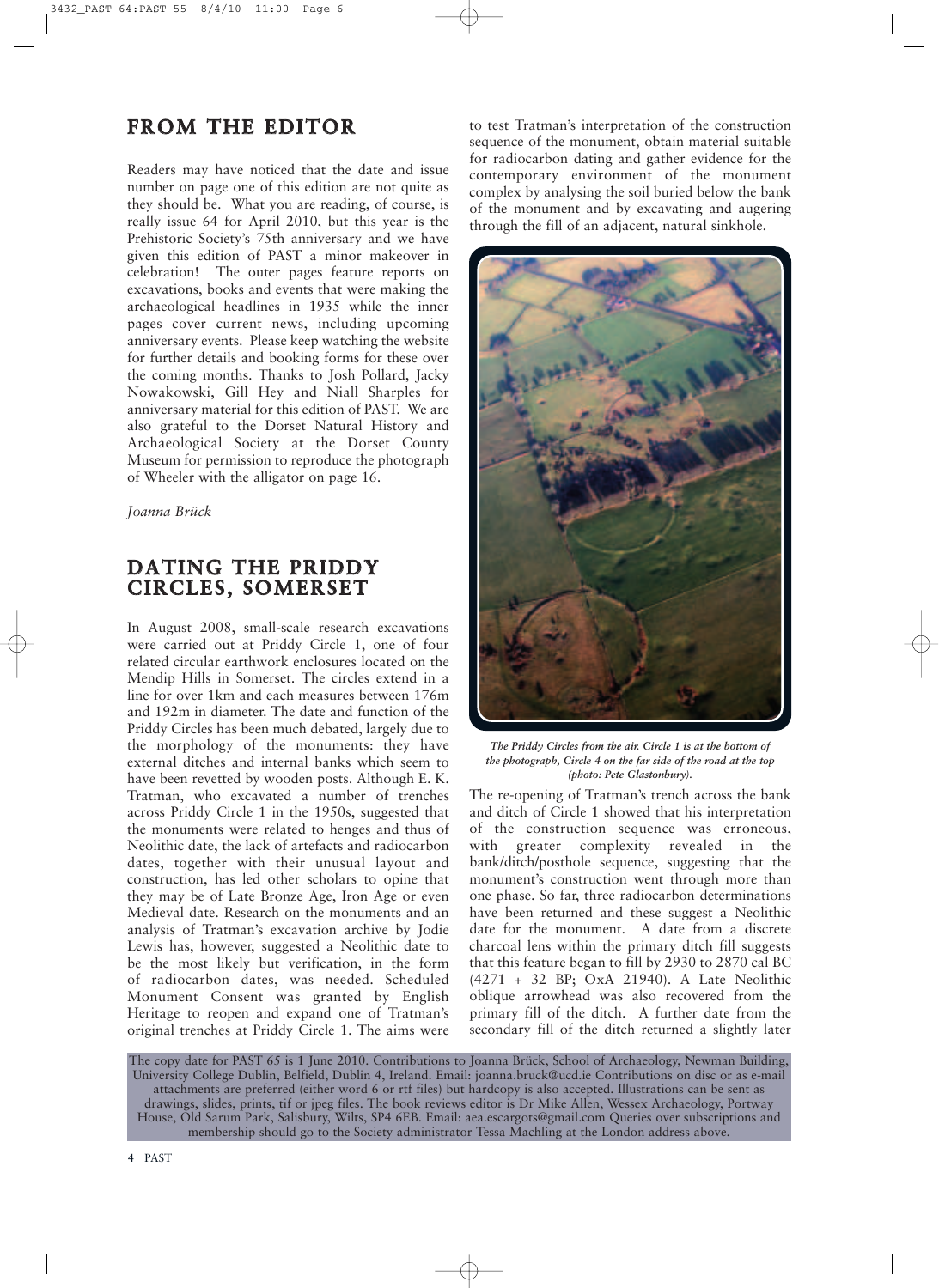

*Members of the Prehistoric Society visit the excavations as part of the Mendip Study Tour.*

date of 2780 to 2580 cal BC (4113 + 33 BP; OxA 21939). Charcoal from within a buried soil sealed by the bank returned a somewhat earlier date of 5310 to 5200 cal BC (6246 + 36 BP; OxA 22023).

The palaeo-environmental study, carried out by Mike Allen, was able to successfully retrieve and analyse pollen from several different contexts and all confirm that the Circles were constructed in an open grassland environment. Importantly, this work has shown that the natural sinkholes, known locally as swallets, which surround the Circles provide sediment traps in which pollen is preserved with a potential range which may span the whole of the Holocene.

Post-excavation work continues, but these preliminary results clearly demonstrate that Circle 1, at least, is of Neolithic date. The remaining three circles remain undated and thus the development of the complex is not yet understood. Nevertheless, the dates from Circle 1 are contemporary with the earliest earthwork phase of Stonehenge and with Llandegai A in North Wales. In common with the Priddy Circles, these sites are not classic henges as they have external ditches and internal banks and also appear to be associated with cremated human remains. No cremated remains were found at Priddy, however, as excavations were confined to sections through the bank and ditch rather than the interior of the monument which remains relatively intact. The Priddy Circles appear, then, to belong to this class of circular monuments with external ditches and internal banks, dating to around 3000 BC. They are a precursor to classic henge monuments and are possibly associated with the dead. What is so striking about the Priddy Circles, however, is their number and size. Individually, each circle is larger in diameter than Stonehenge and nowhere else in Britain are there four Neolithic monuments in a linear alignment.

Further research, aimed at gathering dating evidence for the remaining Circles and potentially exploring

some of their interiors, is planned at these unique and impressive sites in the near future.

The 2008 work was awarded grants from the Prehistoric Society, the Society of Antiquaries, the Maltwood Fund and the Mendip Society. It was undertaken as part of the University of Worcester's annual training excavation under the direction of Dr Jodie Lewis, David Mullin and Dr Mike Allen. Scheduled Monument Consent was granted by English Heritage and the project gratefully acknowledges the support of Rob Iles of English Heritage and Bob Croft, County Archaeologist for Somerset.

*Dr Jodie Lewis & David Mullin*

## **BRÚ NA BÓINNE WORLD HERITAGE SITE RESEARCH FRAMEWORK**

The Bend of the Boyne, or Brú na Bóinne, in County Meath, Ireland, will be well known to readers of *PAST*. The area has been an important ritual, social and economic centre for thousands of years. Its universal value was recognised in 1993 when it was designated a UNESCO World Heritage Site, one of only three on the island of Ireland. In November 2009, the *Brú na Bóinne World Heritage Site Research Framework* was published by the Heritage Council of Ireland in collaboration with the Department of the Environment, Heritage and Local Government. The framework document, compiled in liaison with a steering group - the Brú na Bóinne Research Committee - representing local groups, the Irish university and state sectors, as well as the wider research community, is the first of its kind for Ireland and is one of only four in existence worldwide, Orkney, Avebury and Stonehenge being the other three published examples (Chadburn and Pomeroy-Kellinger 2001; Darvill 2005; Downes *et al.* 2005). The Brú na Bóinne research framework thus represents a very important contribution to world heritage policy and management.

PAST 5 The Brú na Bóinne passage tombs of Newgrange, Knowth and Dowth are nationally and internationally the best known elements of the UNESCO World Heritage Site. However, the research framework has sought to emphasise the central position that the Brú na Bóinne area as a whole has occupied through the millennia. From prehistory to the arrival of Christianity and St. Patrick, and the power struggles of 17th century Europe, this landscape has come to reflect in microcosm many of the processes that have shaped society on the island and in the wider world. While a considerable body of research has already been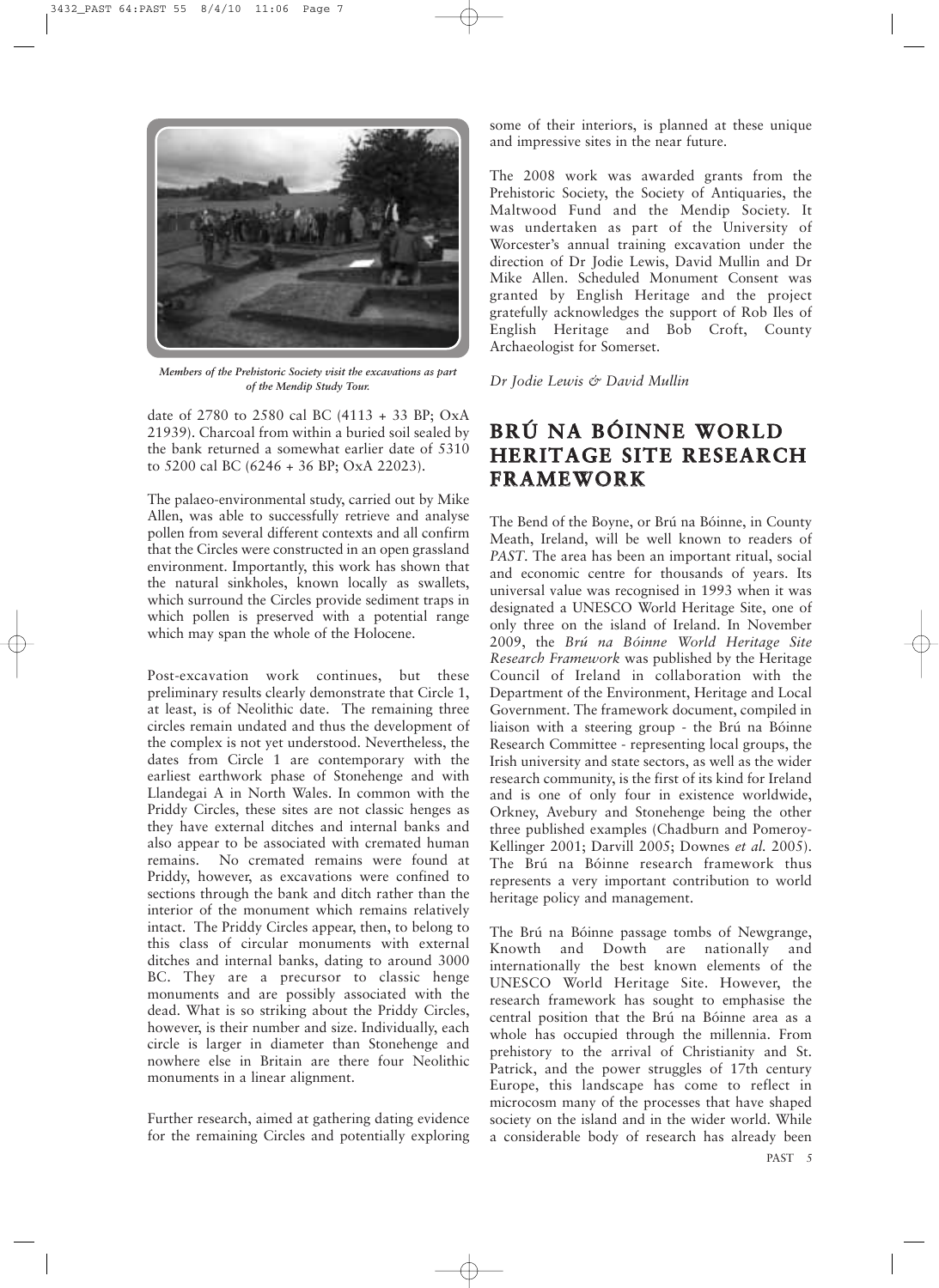completed within Brú na Bóinne, many key research questions need to be addressed such as the dating and development of the monuments, changes in the settlement record, and how perceptions of the complex changed through time. Related management issues, preservation, conservation and interpretation within the WHS also have an increasingly important role to play and, given proposed plans to construct a dual carriageway approximately 500m from the western edge of the WHS buffer zone, will no doubt take on added significance in coming months.

The entire *Brú na Bóinne World Heritage Site Research Framework* can be viewed and downloaded from the publications section of the Heritage Council website at http://www.heritagecouncil.ie/archaeology/publicati ons/. Details of the proposed route of the N2 Slane Bypass can be viewed at http://www.meath.ie/LocalAuthorities/Roads/Major RoadsProjects/N2SlaneBypass/.

*Jessica Smyth, University College Dublin*

## **THE ISLE OF WIGHT STUDY WEEKEND, JUNE 2009**

Although the Isle of Wight is not noted for spectacular monuments, the Prehistoric Society spent such a full weekend there that I will not attempt to list everywhere we went. We were greatly assisted in our visit by an excellent field guide. This was compiled by Mike Allen, Julie Gardiner and David Tomalin, with contributions from Kayt Armstrong, Frank Bashford, Rebecca Loader, Brendan O'Connor and Ruth Waller, much of it drawing on published sources by the same people. This provided an invaluable overview of the island and individual sites.

On the first evening, the Isle of Wight's County Archaeologist, Ruth Waller, gave us a useful overview of the archaeology of Wight. She reminded us that the area had not been an island at all in most of prehistory. Sea level changes continued in later prehistory, so the sea will have inundated sites. Even in modern times erosion continues, and its rate in the past can only be estimated. Ruth also warned us that our chosen venue for the Friday evening meal, the Bargeman's Rest, served large portions, and she was not mistaken. Nonetheless, the food was much appreciated, with a few people managing a pudding. The real ales on offer were also enjoyed by several members.

For most of the trip we were joined by David Tomalin, who appeared to have an endless supply of informative, entertaining and sometime outrageous anecdotes about the archaeology of the island and the people who have investigated it. It was certainly a shame to learn that very little of the County Museum's collection relating to prehistory is on display, with most of it stored in cardboard boxes. We look forward to the book which David is to publish on Neolithic and Bronze Age Wight, but work on this is 'on hold' until he finishes his Roman volume.



On Saturday morning we drove past the entrance to a Roman Villa with some raucous comments and went on to Sandown Bay Holiday Centre. A pleasant walk in the sunshine along the cliff edge took us to Redcliff, where an overburden of windblown sand has preserved artefacts of various periods. David Tomalin told one of his stories about two rival collectors, while members of the group competed to find worked flints. It is thought that the concentration of prehistoric activity here was due to the nearby cliffs which yielded good quality flint.

We visited two barrow cemeteries over the weekend, Ashey Down on the west of the island and Brook Down on the east. David Tomalin speculated that the presence of separate cemeteries on the two halves of the island might reflect the rivalry which can still be seen between different parts of the island, and perhaps a greater physical separation of the island by the River Medina in antiquity. The aptly named Benjamin Barrow had excavated at Ashey Down, but David sadly related how artefacts, including material from here, had been cleared out of the museum around the time of the First World War and only broken fragments now survived in boxes. It was also pointed out that although the Brook Down cemetery looked like a cluster on the map, it could actually be divided into areas located on different sides of the hill.

Michal Morey's Hump has been the subject of much disturbance, including some in living memory which was graphically related to us by David Tomalin. We were pleased to have with us Brendan O'Connor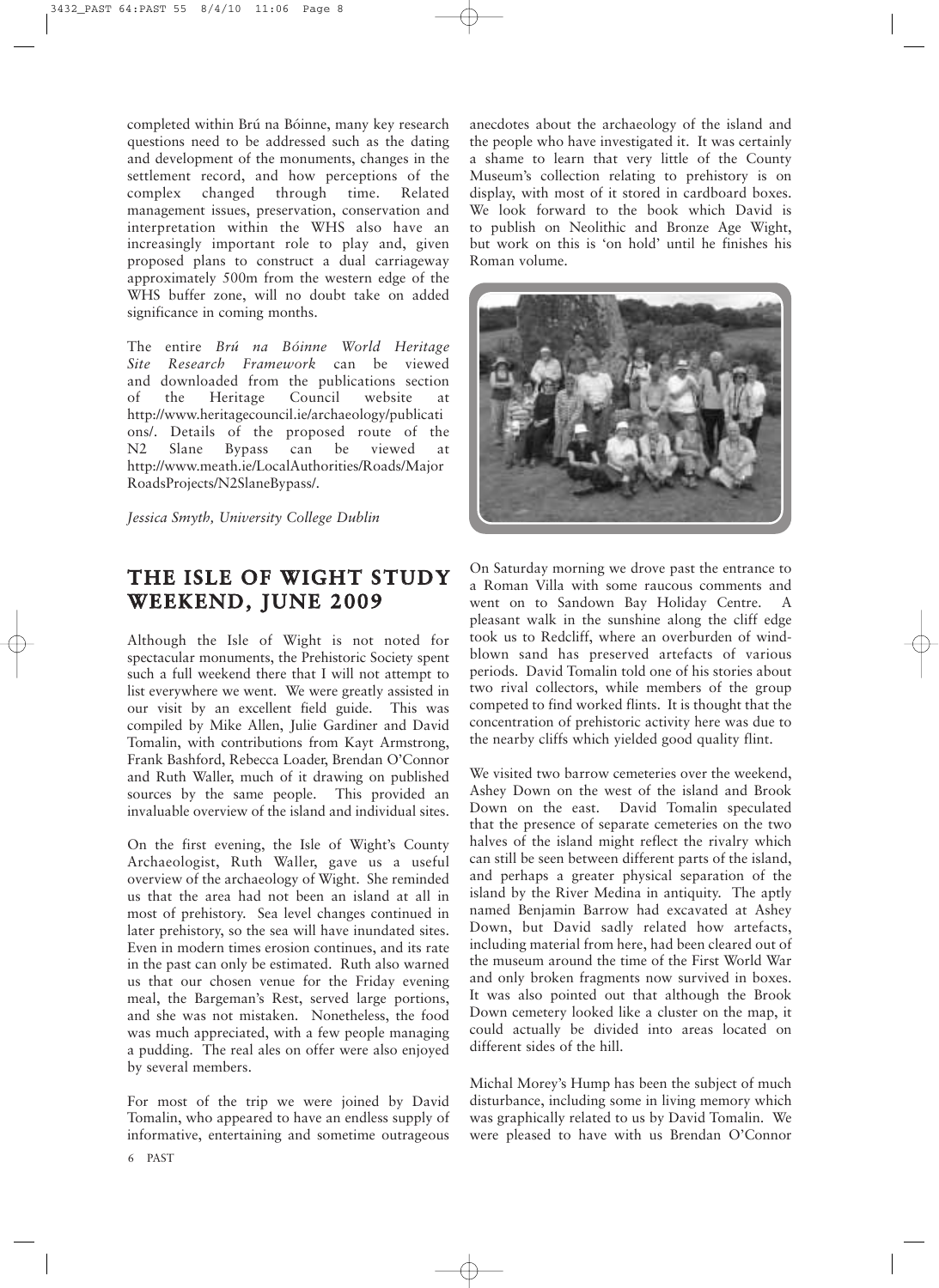who was able to talk to us about the Arreton Down Early Bronze Age hoard from nearby, using it as a case study for various issues. For example, he pointed out that the recovery of hoards was a rare event until the days of industrial earth moving and, more recently, metal detecting. This was also a case study in trying to reunite old hoards and to discover their provenance through old records.

We were also privileged to have a detailed description by Rebecca Loader of the investigation by herself and colleagues into a large multi-period inter-tidal area at Wootton Quarry. Although we were able to view some of the artefacts recovered, the tide did not allow us to see the most interesting structures. The imminent publication of the project is eagerly awaited.

We were lucky to be able to witness Mike Allen augering at two scheduled sites for which he had obtained consent. Before this, he demonstrated augering in the relatively easy soil of Gatcombe Withy Beds. Heavier-duty augers were needed at the scheduled sites. The first of these investigations was to test the interpretation of Chillerton Down rampart as an unfinished Iron Age monument, this presumption being largely due to its bulk. Incidentally, this site was a good (or bad) example of the rabbit damage which is to be seen at a number of sites on the island. Mike's sampling of the bank and ditch will throw light on the date when it is published, possibly after further auguring to establish a cross section of the ditch. Castle Hill undated enclosure also yielded an interesting sequence, which should remove its undated status and should be particularly informative after pollen analysis has been carried out.

Kayt Armstrong demonstrated to us the science of 'viewsheds', or the investigation of what is visible from a given spot in the landscape. While this process has been simplified and objectified by Graphical Information Systems, Kayt emphasised the need to complement this with physical observations. She also noted the danger that such an approach gives too much precedence to vision over other senses such as smell and hearing.

We visited the only megalith on the island, the Longstone, and found our interest shared by others: druids (or so I presume - we were there at the summer solstice) and runners using it as a landmark. David Tomalin suspects it and an adjacent mound to be the remains of a monument which may have been raised in imitation of some of those in south Dorset. Mike Allen suggested that its position at the head of a valley was a deliberate act to be seen from a settlement there.

Once again, thanks to everyone already mentioned, and to Sue Nelson who drove one of the minibuses. The other minibus was driven by Mike Allen; thanks to him and Julie Gardiner who dealt professionally with a whole range of technical and practical issues.

*Mike Griffiths*

### **NOTICE OF THE 2010 (FOR 2009) ANNUAL GENERAL MEETING**

The AGM will be held on Saturday 8th May at 4.00pm at Cardiff University, Cardiff.

#### **Agenda**

- 1 Minutes of the Annual General Meeting held at the Yorkshire Museum on 30th May 2009 (papers available from the website or from the Honorary Secretary)
- 2 President's report
- 3 Secretary's report
- 4 Editor's report and R. M. Baguley Award
- 5 Treasurer's report
- 6 Report on meetings, study tours and research days
- 7 Awards
- John and Bryony Coles Award Research Grants (Bob Smith Award and Leslie Grinsell Award)
- 8 Election of Officers and Members of Council

The meeting will be followed at 4.45 p.m. by the 19th Europa Lecture. The lecture will be followed by a wine reception.

Registered Office: University College London, Institute of Archaeology, 31-34 Gordon Square, London WC1H 0PY.

#### **Notes:**

1. A member entitled to vote at the meeting may appoint a proxy to attend and, on a poll, vote in his or her stead. A proxy must be a member, other than an institutional member.

2. To be valid, an instrument of proxy (together with any authority under which it is signed or a copy of the authority certified notarily or in some other way approved by Council) must be deposited with the Secretary, The Prehistoric Society, c/o Department of Archaeology & Anthropology, University of Bristol, 43 Woodland Road, Bristol, BS8 1UU, by 4.30 p.m. on the 1st May 2010.

3. Forms of proxy may be obtained from the Secretary at the above address.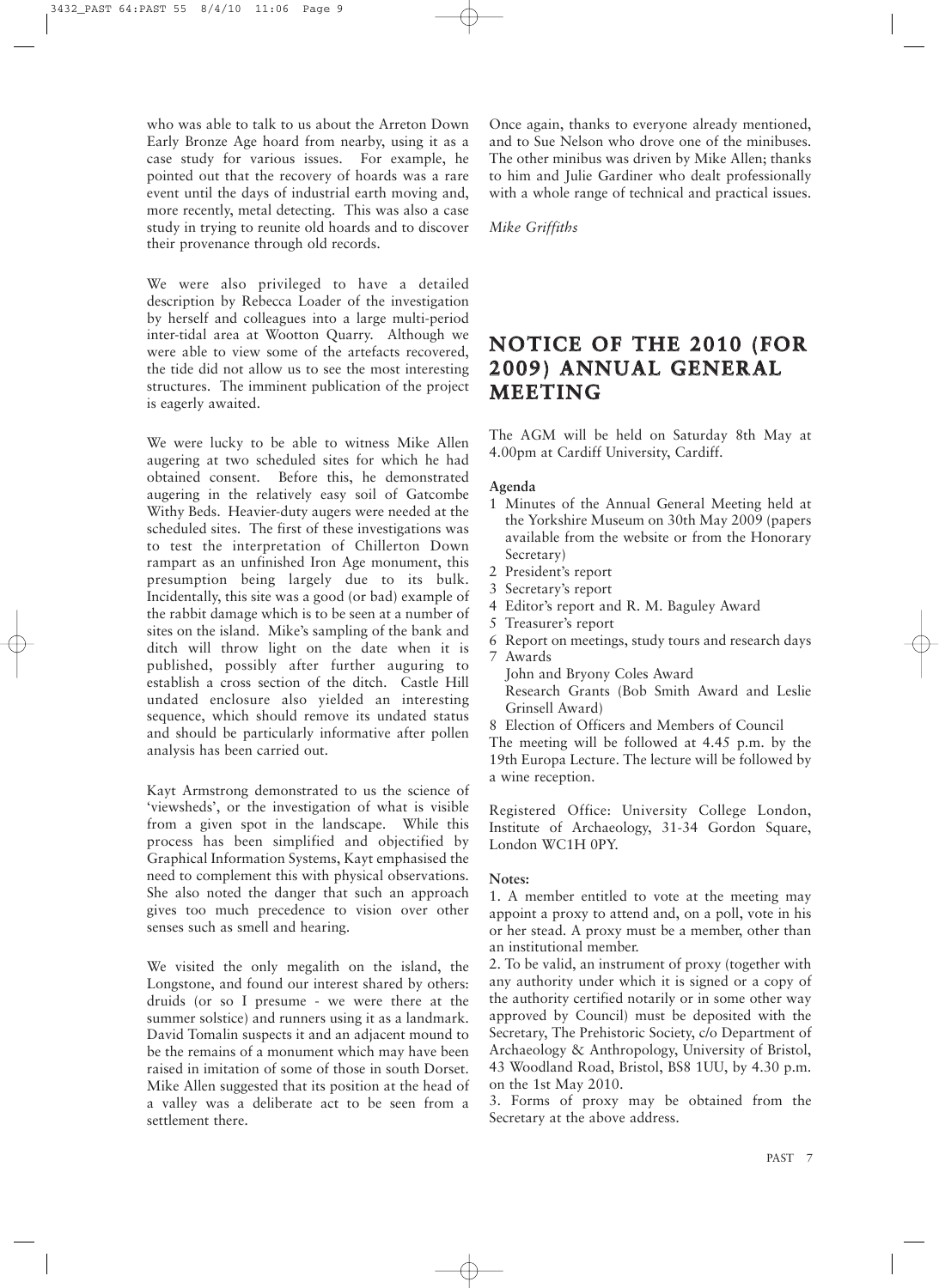# **PREHISTORIC SOCIETY ACTIVITIES 2009**

This report covers the period January to December 2009

#### **Meetings and study tours**

The Society continues to fulfil its commitment to reach wide regional audiences and promote its aims and objectives through the delivery of a series of lectures, conferences and study tours across Britain. As in previous years, many of these events represent collaborations with other archaeological bodies.

All four lectures delivered during the first half of the year were collaborative events. Around 200 people came to hear Mike Parker Pearson talk on the results of the Stonehenge Riverside Project at a joint meeting with the Devon Archaeological Society at Exeter in January. Fraser Sturt addressed members of the Society and the Norfolk & Norwich Archaeological Society in Norwich when he gave a talk on 'Change on the eastern fen-edge, 6000- 3500BC', whilst Mark Knight told of recent work on the remarkable deposits associated with the Must Farm Late Bronze Age platform at a joint meeting with the Cambridge Antiquarian Society. A joint meeting with the Sussex Archaeological Society in Lewes in April heard Matthew Pope lecture on 'Living at the limit: a Sussex perspective on the Palaeolithic of northern Europe'. The ninth Sara Champion Memorial lecture in October was given by Dr Jody Joy of the British Museum on the topic 'Fancy objects in the British Iron Age: why decorate?'.

Conferences during 2009 included a very successful meeting on the Neolithic of the Thames Valley, held in March at the Society of Antiquaries, London. This was followed by a joint meeting with the Royal Astronomical Society at Jodrell Bank on 17th July on 'Archaeology and astronomy', the papers here covering archaeoastronomy on four continents. Both events were well-attended. Another collaborative event saw the Society join with the Annual Quaternary Research Association field meeting, held from 4th-8th April, and based at the University of Southampton. Examining the Quaternary of the Solent Basin and West Sussex, this meeting proved a tremendous success, combining a mix of informed lectures and site visits. The Society also sponsored a highly interesting session on 'Dwelling, lithic scatters and landscape' at the annual meeting of the Theoretical Archaeology Group held at Durham during December.

A lively and informative study tour to Sardinia was led by Colin Burgess. A budget study weekend explored the Prehistory of the Isle of Wight, while a student study tour led by Bob Johnston and Bob Bewley visited Neolithic and Bronze Age sites in North Wales.

#### **Europa Prize**

Prof Peter Woodman was the 2009 recipient of the Europa Prize which was presented in York. For the second year, the Europa Lecture was preceded by a well-attended day-conference, on this occasion based around the theme 'The pleasure of finding things out: searching for the Mesolithic.' Speakers included Hein Bjerck, Caroline Wickham-Jones, the late Roger Jacobi, Rick Schulting, Alison Sheridan and Doug Price, who addressed topics from the postglacial colonisation of Britain to the Mesolithic-Neolithic transition. Prof Woodman's Europa lecture, 'The pleasure of finding things out: living with the Irish Mesolithic for 50 years', formed the end-piece of the day immediately after the Society's AGM (see below).

#### **Research grants**

Research Grants were awarded to K. Gibbs for research on the beginnings of the Early Bronze Age in Jordan, R. Madgwick for isotope analysis of pig remains from the later prehistoric midden at Llanmaes, R. Skeates for work on prehistoric caves in Sardinia (Bob Smith Prize) and B. Stewart for research on Middle Stone Age rock shelters in Lesotho. The Leslie Grinsell prize was not awarded. Conference funding was given to D. Filipovic to present a paper on Çatalhöyük at the 'Food and drink in archaeology' conference, University of Nottingham, and to K. Whitaker to present a poster on a reassessment of the palaeopathological record of the Yorkshire Wolds at the North American Palaeopathology Association conference, Chicago.

#### **The John & Bryony Coles Award**

There being no applications, this award was not made in 2009.

#### **Annual General Meeting for 2008**

The AGM was held at 4pm on 30th May, 2009 in the Tempest Anderson Hall, Yorkshire Museum, York, after the Europa day-conference and immediately before the Europa Lecture. The President thanked all Officers and members of Council for their work over the year. He particularly thanked Vice President Mike Parker Pearson who had had to resign due to pressure of work, and retiring Council members P. Garwood, C. Conneller, K. Brophy, M. Hamilton and A. Barclay. Special thanks were extended to Alex Gibson who was standing down as Honorary Secretary after five years in the post. The President thanked all contributors and the organiser Nicky Milner for bringing the Europa day to fruition.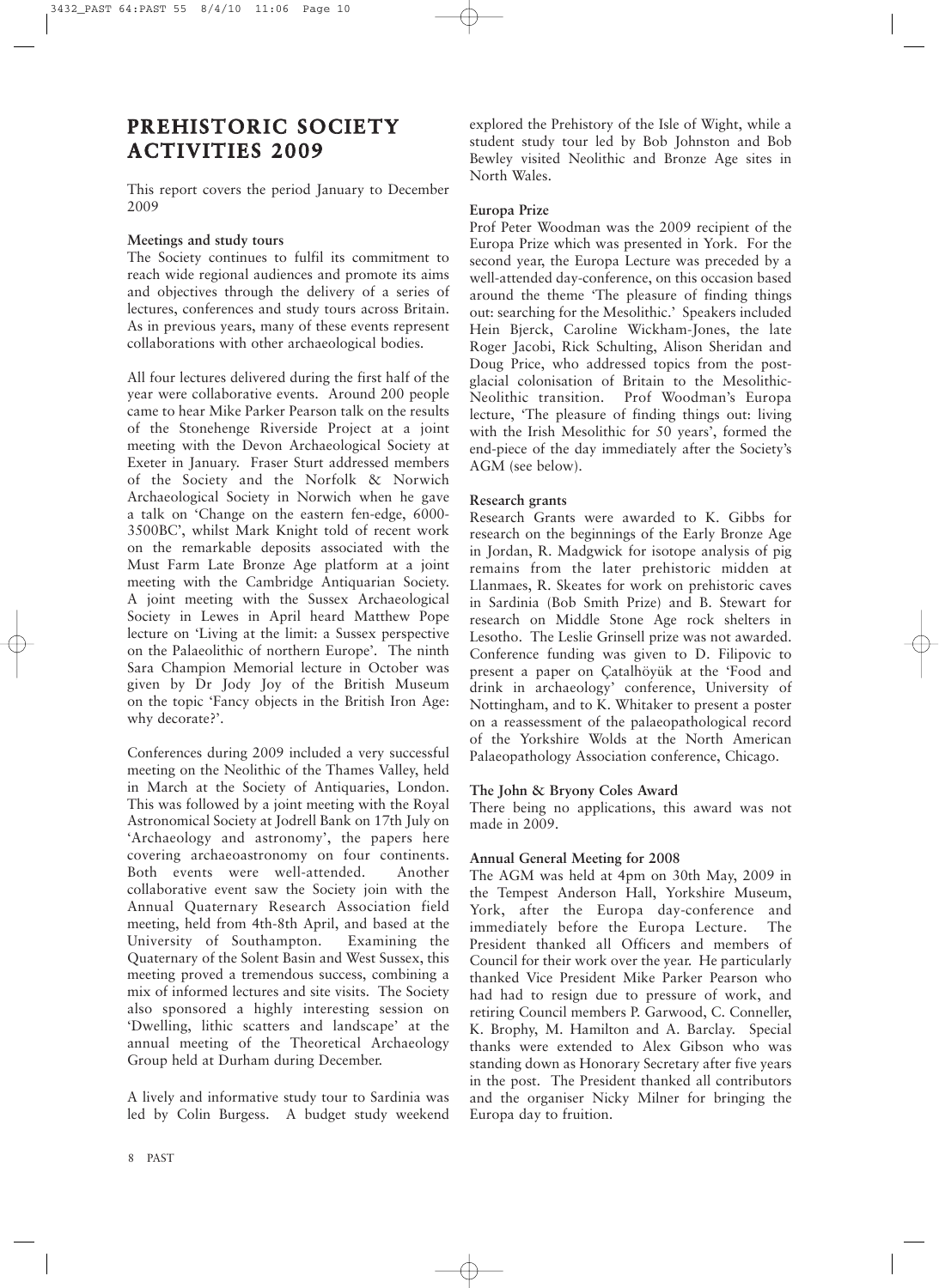The following officers and members of council were elected:

*President* Prof Clive Ruggles *Vice-president* Niall Sharples *Hon Sec* Joshua Pollard *Hon Editor* **Julie Gardiner** 

*Hon Treasurer* Alastair Ainsworth *Council Members* Dave Field, Harry Fokkens, Jon Cotton, Eileen Wilkes, Fraser Sturt

#### **The Baguley Award**

The Baguley Award was presented to Harry Fokkens, Yvonne Achterkamp and Maikel Kuijpers for their paper 'Bracers or bracelets: about the functionality and meaning of Bell Beaker wristguards' in Volume 74 of the *Proceedings*.

#### **Publications**

During 2009 the Society published Volume 75 of the *Proceedings of the Prehistoric Society*, which contained twelve refereed papers on various aspects of British and European prehistoric archaeology, many authored by eminent prehistorians. Three editions of *PAST*, the Society's newsletter, were also published during the year. A new and highly successful venture is the launch of the Society's Research Paper series. In its first year, three volumes of collected academic papers were published: *From Bann Flakes to Bushmills* (eds Finlay, McCartan, Milner & Wickham-Jones), *Land and People* (eds Allen, Sharples & O'Connor) and *Materialitas* (eds O'Connor, Cooney & Chapman).

#### **Membership**

Following a long-term trend, there was a slight decline in membership over the year and this continues to cause concern to Council. New initiatives are being introduced to reverse the decline, to enhance the benefit to existing members and to mitigate costs to the Society. During 2009, work was initiated on a new website and to seek a new publisher for the *Proceedings*.

As ever, the Society could not function without the help of a large number of individuals who give freely of their time to organise events and deliver the results of their research. The Society offers sincere thanks to all the individuals who help throughout the year.

# **STATEMENT OF FINANCIAL ACTIVITIES FOR THE YEAR ENDED 31 DECEMBER 2009**

|                                       | 2009             | 2008    |
|---------------------------------------|------------------|---------|
|                                       | £,               | £,      |
| <b>Incoming resources</b>             |                  |         |
| From generated funds                  |                  |         |
| Voluntary income                      | 53,965           | 50,868  |
| Investment income                     | 9,221            | 10,024  |
|                                       | 63,186           | 60,892  |
| From charitable activities            |                  |         |
| Publication grants                    | 8,238            | 8,369   |
| Copyright fees                        | 1,123            | 2,064   |
| Merchandise                           |                  | 28      |
| Publications                          | 456              |         |
| Research papers                       | 5,383            |         |
| Back numbers of Proceedings           | 2,045            | 1,811   |
| Conferences                           | 6,949            | 6,677   |
| Study tours                           | 30,280           | 4,423   |
|                                       | 54,474           | 23,372  |
|                                       |                  |         |
| Total incoming resources              | 117,660          | 84,264  |
|                                       |                  |         |
| <b>Resources expended</b>             |                  |         |
| Costs of generating                   | 8,542            | 8,894   |
| voluntary income                      |                  |         |
|                                       |                  |         |
| Charitable activities                 |                  |         |
| Grants                                | 2,339            | 3,958   |
| Lectures                              | 1,277            | 894     |
| Proceedings                           | 40,545           | 46,974  |
| <b>PAST</b>                           | 9,603            | 9,708   |
| Research papers                       | 6,444            |         |
| Back numbers of Proceedings           | 1,794            | 1,595   |
| Conferences                           | 9,047            | 9,480   |
|                                       | 31,653           | 5,453   |
| Study tours                           |                  |         |
|                                       | 102,702          | 78,062  |
|                                       |                  |         |
| Governance costs                      | 4,352            | 4,362   |
| Total resources expended              | 115,596          | 91,318  |
|                                       |                  |         |
|                                       | 2,064            | (7,054) |
| Net incoming<br>/(outgoing) resources |                  |         |
|                                       |                  |         |
| Total funds at 1 January              |                  | 163,519 |
|                                       | 159,638<br>2,064 |         |
| Net incoming                          |                  | (7,054) |
| /(outgoing) resources                 |                  |         |
| Revaluation of investments            | (5, 161)         | 3,173   |
| Total funds at 31 December            | 156,541          | 159,638 |

The Statement of Financial Activities is an extract from the full accounts of the Society. Copies of the full accounts for 2009 can be obtained from Tessa Machling at the registered office.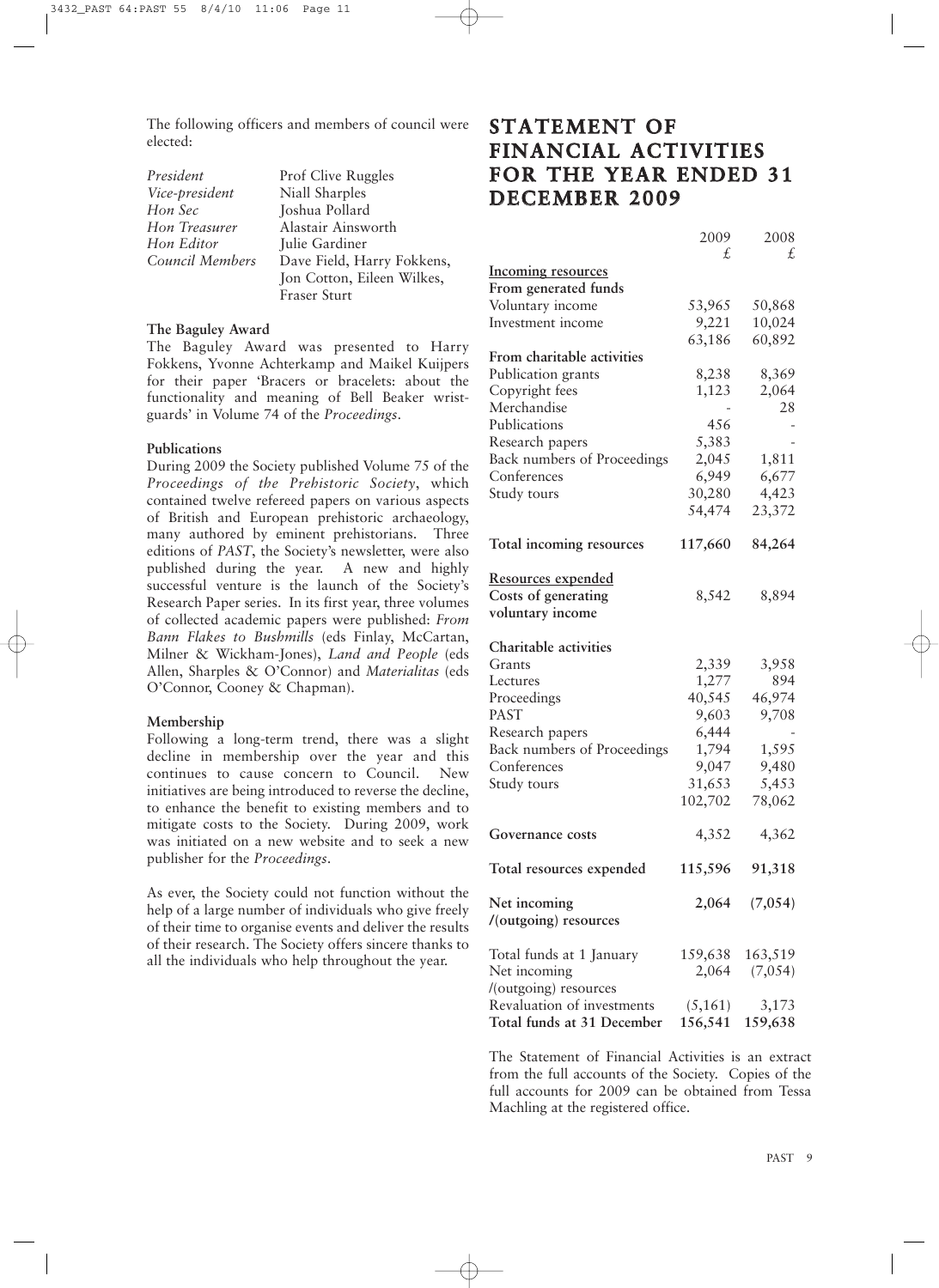#### **Report of the Treasurer**

The Society had an operating surplus of  $£2,064$  in 2009 compared to a deficit of  $£7,054$  in 2008. This improvement was due to two main factors. During the year the Society received a legacy of £3,000 from the estate of Roy Allen, for which it is extremely grateful. As a result of discussions with the printer of the *Proceedings of the Prehistoric Society*, the Society was able to negotiate a significant reduction in the production cost compared to previous years.

# **AVEBURY TO NORWICH 'THUNDER RUN'**

The Society is planning an unusual event to commemorate the 'great coup d'etat' of 1935 that transformed the Prehistoric Society of East Anglia into the Prehistoric Society. Stuart Piggott famously said of reaching the critical AGM in Norwich, 'I drove from Avebury (rather fast, in Keiller's MG Midget) to cast my vote in favour'. While not encouraging fast driving, this event would retrace Piggott's tyre tracks and stop off at selected prehistoric sites en route to reflect on 75 years of research. The itinerary will probably include Avebury, Uffington, Whiteleaf, Wandlebury, High Lodge and Grime's Graves. It will take place over a weekend in early September. Places may be limited. Further details to be posted on the website.

A range of other anniversary events are also being planned, including a picnic at Stonehenge, an autumn debate and a talk on the history of the Society; further information will be posted on the website and in the next issue of *PAST*.

### **ROGER JACOBI**

Roger Jacobi was a close friend. He died after a long illness on 9th December 2009, aged 62. We had known each other since the early 1970s when Roger had left the Star Carr Mesolithic dog skull on the continental express at Aachen and had been banned from the Natural History Museum's Osteology Room. Roger was allowed into Palaeontology by my then boss, Antony Sutcliffe, to work on some French cave material from the Lartet and Christy Collection which had been transferred from the British Museum and I was told to keep an eye on him. He was more than a little strange, but we got on together OK, and I was very impressed by his studious nature and his microscopic handwriting.

We didn't start publishing together until 1989, about three years into our joint excavations with Chris Stringer at Gough's Cave, Cheddar, Somerset. During that time we had got to know each other very well. We shared a deep commitment to our respective subjects. I was acutely aware of the fact that I was dealing with a man with the most extraordinary mind: an absolutely terrifying memory connected to the ultimate human recall mechanism. Knowing Roger was a bit like making friends with a world-class encyclopaedia.



I recall a morning when we were working together on the fossil mammal collections down at Taunton a monstrous job. I had gone down to breakfast in our guesthouse and after about half an hour the owner was getting quite distressed by Roger's prolonged absence. I was sent upstairs to tell him his toast was cold and I found him glued to the television, watching the Teletubbies. With some protest he was encouraged to take his breakfast more seriously, but his continual cries of 'La La' and 'Po' very nearly had us thrown out on the streets.

Working with Roger was extremely entertaining. Although we had rarely decided what we were going to say in advance, we battled through each and every sentence like some kind of mortal combat, a tweak here requiring a major verb modification there. Generally speaking, each of us gave as good as we got. At the end of a day-long fight only a good bottle of wine could make the world seem habitable again.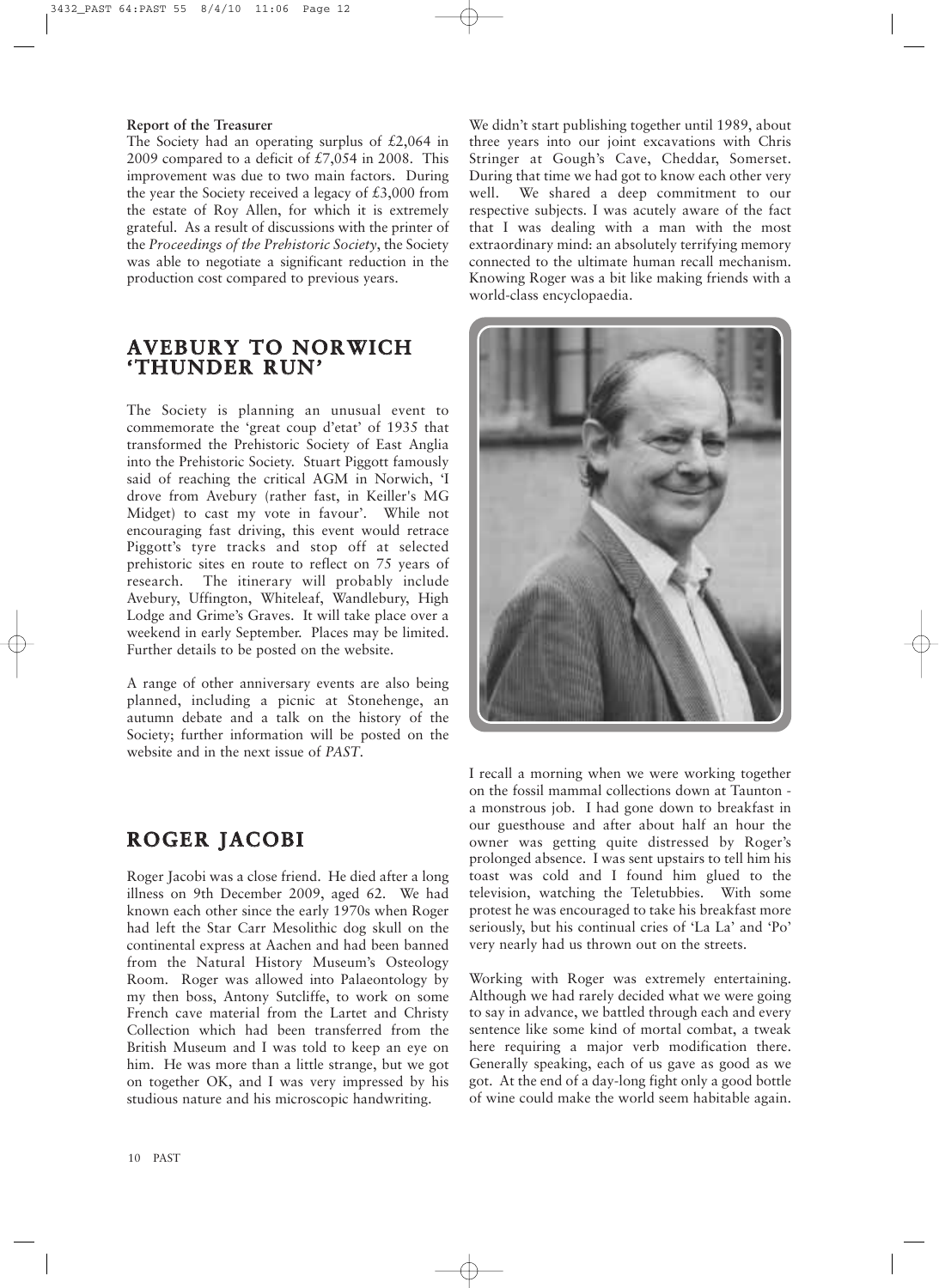Roger was a brilliant British prehistorian. His knowledge and understanding of the lithic technologies of our Mesolithic and Upper Palaeolithic record was unparalleled. He was also a master of the Middle Palaeolithic and he left many people standing on the Lower Palaeolithic as well. I taught him the rudiments of teeth and bones, and he quickly became very good on many mammalian species present in the British record. It was an absolute privilege to know and work with Roger, an experience which I will always remember and always treasure. In his later years, we published numerous papers together, many of which attempted to define the British late Pleistocene record by virtue of its mammal fauna. Only time will tell if we got the record straight, but I have to say that the process has been electrifying.

I know I am only one of many people who are going to miss Roger a lot. He was taken from us in his prime, and he had so much brewing in his mind which he wanted to do. Roger's paper archive will go to the British Museum and - with time - this will be available to others, but please spare a thought for the work which will need to be done before that's possible!

I have no insight into where people go when they die, but Roger is a person who it will be difficult to shake off, and I'm not even sure many of us will try that hard. I always hoped he would be around for a very long time, and if I know Roger Jacobi, he will.

*Andy Currant, Natural History Museum*

# **NEW DATA ON PREHISTORIC HIGH MOUNTAIN AGRICULTURE IN TEVERGA, SPAIN**

#### **Introduction**

For decades now, research into the Iron Age peoples of northern Iberia has been based to a significant extent on the interpretation of classical texts. One focus of particular debate has been the role of agriculture during the period, with some written sources consigning Iron Age peoples to a stage not far from gatherers. However, recent research has challenged theories based on classical sources by demonstrating the existence of a complex agricultural system at this time. We can now also demonstrate the presence of agriculture in high mountain areas on the basis of new excavations at hillforts in the Teverga Valley.



*Location of Teverga Valley*

#### **The Astures I Project**

Our current project fits into a completely neglected area of scientific analysis in relation to the high mountain settlements of Asturias which, since the initiation of prehistoric archaeological study, have been considered both geographically and culturally isolated. Early this decade, we set out to question this accepted viewpoint. The project started with a comprehensive study of Iron Age and Roman sites in the Teverga Valley. Beginning our research in 2003 with a review of all archaeological sites in the valley, a year later we undertook small-scale excavations at the hillforts of Garba and Cogollina.

**Results from excavations at the hillforts in Teverga** Initially, we became aware from a basic study of the landscape that several characteristics did not support accepted theories. The high mountain fortified communities demonstrated above all a placement pattern which apart from seeking sites with natural defences was seen in all cases to seek locations closest to the best cultivation lands in each valley. The importance of the scarcity of productive agricultural areas can be seen with greater clarity during the fourth century BC. At this time, the settlement at Cogollina - located in an area well suited to pastoral farming and which has also produced evidence for Bronze Age activity - was abandoned and the neighbouring settlement at Garba, adjacent to the best cultivation land in the region, was established. This change is also seen in food sources at the new sites, which were to be inhabited until late in the Roman period (fourth-fifth centuries AD), with diversification in the variety of domesticated animals consumed.

The settlement changes in the valley coincide with a major agricultural revolution in north-eastern Iberia, including the introduction of innovations such as the round mill. In addition, the flotation of sediments from an Iron Age oven at Garba provided us with carbonized fragments of *pisum sativum* (pea) in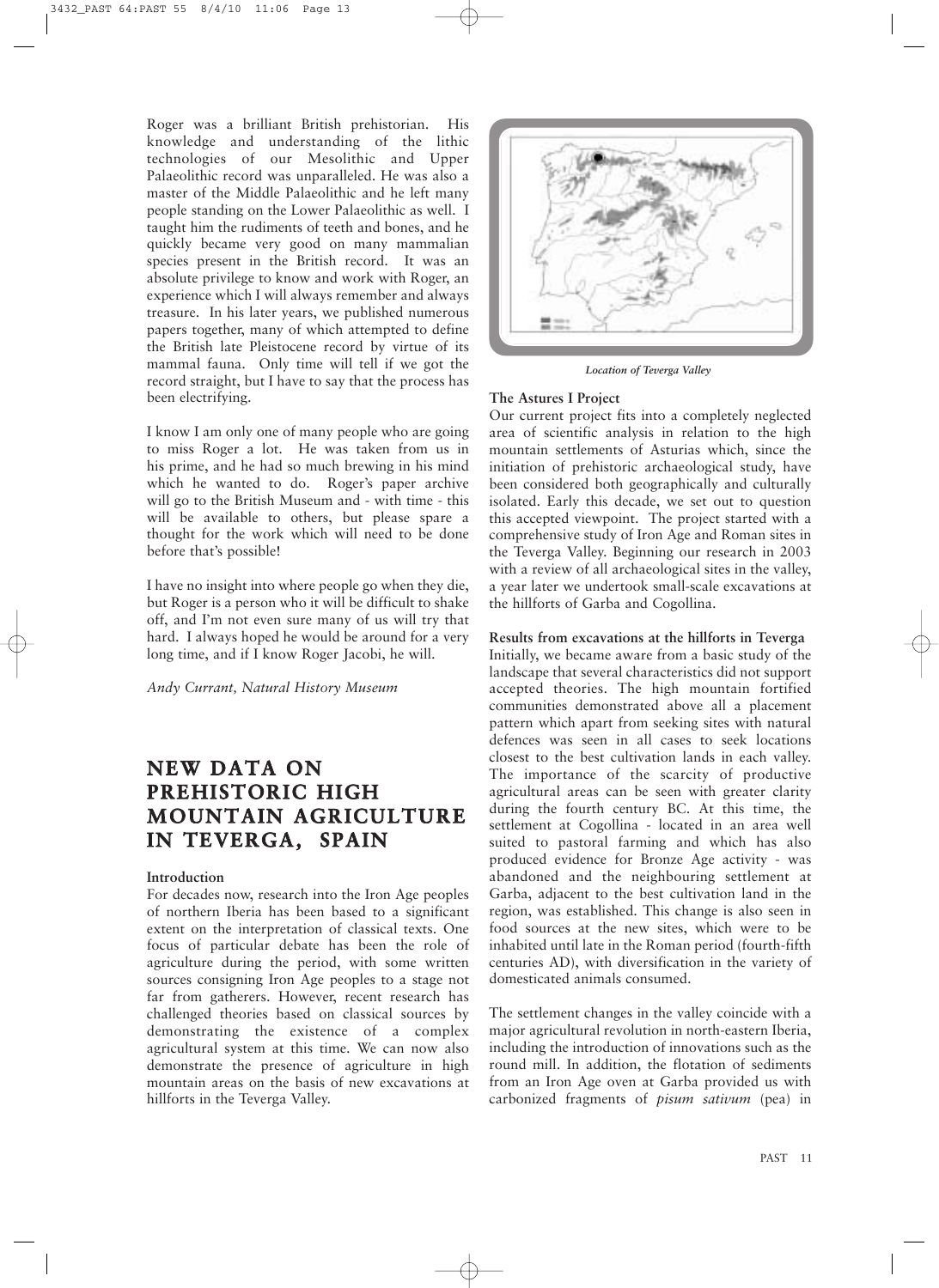

*General view and plan of the Garba hillfort, with the location of the Iron Age crops* 

what was a mainly oak forested area. The discovery of this first cultivated vegetable species indicates that agriculture played as important a role in the high mountain regions at the time as it did in the nearby lowlands. Until recently, the settlements in this particular geographical context have been categorized historically as of marginal importance.

*Alfonso Fanjul Peraza PhD student in archaeology, Basque Country University, Spain Email: alfperaza@hotmail.com*



*Pit from the Iron Age oven outside the wall in which the pea fragments were found*

# **NEW ROCK ART AND OLD FORESTS ON THE ISLES OF SCILLY**

During recent fieldwork associated with the English Heritage-funded Lyonesse Project, previously unreported rock art and new evidence for submerged forests has emerged.

The project aims to re-assess the rate of sea level change in the Isles of Scilly, and during a survey of inter-tidal archaeology and peat deposits on the uninhabited island of Samson, one of the team members, geographer Dan Charman, called our attention to an unusually marked rock. On inspection, it became apparent that an image had been pecked into a native granite boulder lying on the East Porth foreshore. The identification and recording of the image was aided by Jacqui Mulville's attendance on the Prehistoric Society trip to Northumbria in 2003 when Stan Beckanstall provided a comprehensive introduction to rock art (see *PAST* 45). The cigar- or boat-shaped image, approximately 30cm by 10cm and aligned northsouth, lies on the flat surface of a very large beach boulder and incorporates a natural fissure as a central division. No other rock art is reported from the islands; the only other granite carving is a single statue-menhir found on St Martin's.

Samson is a small island with a rich archaeological heritage and the rock art lies close to a number of archaeological sites. One of the very rare Neolithic sites recorded on the islands lies a few metres away and consists of two small pits containing 136 sherds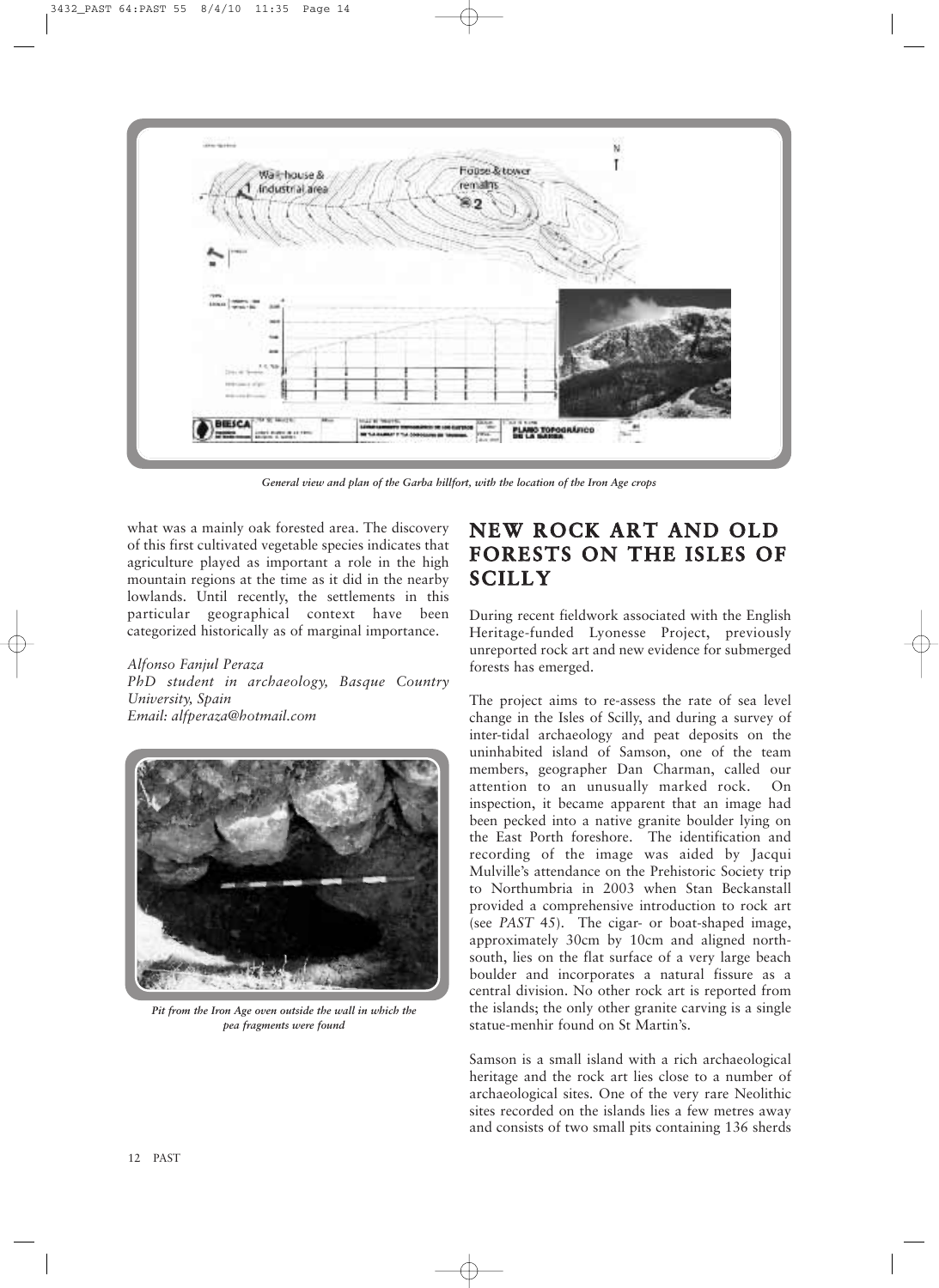



of Neolithic pottery; these represent two vessels of Carn Brea type. Later activity at the same site included a Bronze Age cist, Early Christian and later timber and stone structures. Unfortunately, apart from an interim report on an initial trial excavation, the site remains unpublished. Lying seaward of the rock art are the famous inter-tidal 'prehistoric' field walls first noted by William Borlase in the mideighteenth century and whose presence has led many authors to speculate on the rate of inundation of the land and use of these structures (see http://www.cismas.org.uk/ for recent work by Cornwall and Isles of Scilly Maritime Archaeology Society (CISMAS) on these structures). There are also upstanding and buried remains of various postmedieval structures, including a couple of gig (or boat) sheds still visible or recorded on early maps prior to the abandonment of the islands by 1861.

The rock art could be associated with any or none of these remains. Photographs of the image have been shown to various rock art specialists but as yet no parallels have been identified. Invoking the image as an early representation of one of the boats used to access the islands is very tempting, but in the absence of dating evidence this cannot be confirmed and the 'boat' could just as easily be referencing the postmedieval tradition of pilotage or may not be a boat at all. All parallels or suggestions are welcome.

The Lyonesse Project is sampling a wide range of inter-tidal and submerged deposits for analysis,

radiocarbon and OSL dating and is a collaboration between English Heritage, Kevin Camidge (CISMAS), Dan Charman (Exeter University), Charlie Johns (Historic Environment, Cornwall Council), Steve Mills and Jacqui Mulville (Cardiff University), Helen Roberts (Aberystwyth University) and Todd Stevens (Islands Maritime Archaeology Group, IMAG). Previous work has focused on intertidal peats but, with the help of local divers from IMAG, marine archaeologists from CISMAS are using geophysics to locate, record and sample peat deposits and a newly discovered submerged forest. Provisional radiocarbon dates on two peat samples and a section of a willow tree located in deep water at -5.4m (chart datum) indicate that submergence occurred at some point in the Late Mesolithic: dates ranged from 4620 to 5310 cal BC (SUERC-26629/30/1). We are awaiting the results of further sampling for dates and environmental evidence and we will be continuing our fieldwork this year.

This project has a blog that includes more details and photographs at http://www.Lyonesseproject.wordpress.com and has links to information on the sister project 'Islands in a Common Sea'. Further information is also available at http://www.cismas.org.uk/lyonesse.php and http://www.cornwall.gov.uk/default.aspx?page=20033

*Jacqui Mulville and Charlie Johns*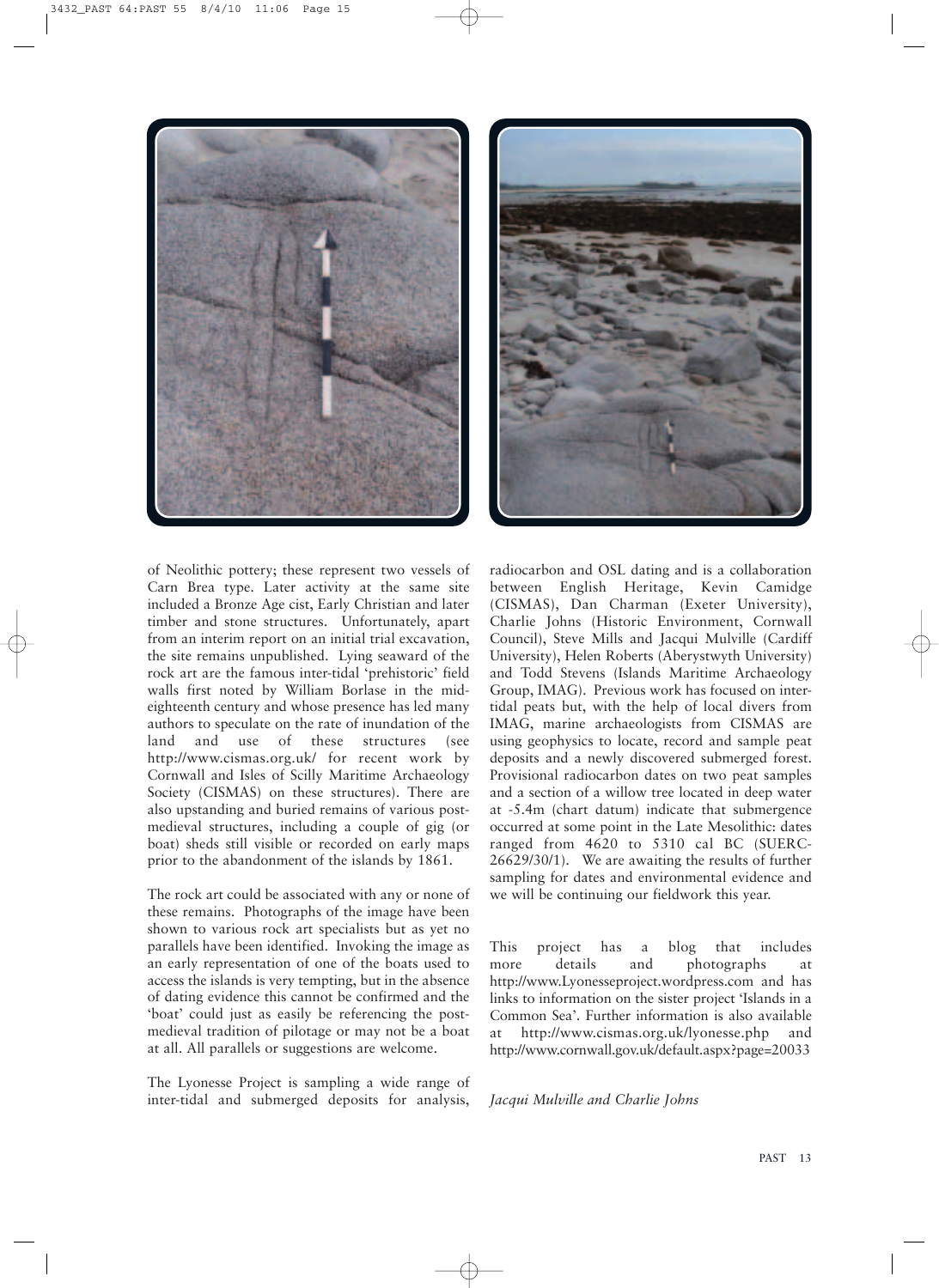### **A NEW WOODHENGE**

Our Hon. Editor, Dr Grahame Clark, F.S.A., has recently completed excavations at the newly discovered 'woodhenge' just outside the City of Norwich. Work has been conducted on behalf of the Norfolk Research Committee, with the able assistance of Mr Rainbird Clarke, Mr C. W. Phillips and Miss G. M. White. The monument was first discovered from the air in 1929 by Wing Commander Insall, V.C., to whom archaeology is already indebted for the recognition of the site of Woodhenge in Wiltshire under rather similar circumstances. It consists of two concentric ditches, the inner broken by a causeway, surrounding a circle of eight wooden post-holes.



*Excavations at the new henge*

The first step in the excavation was the cutting of an 11ft. section from outside the monument to the edge of the central area within the inner ring, a distance of 100ft.The outer circle proved to be a shallow ditch 12ft. wide at the lip and 4ft. 8ins. deep below the modern surface; the inner circle on the other hand proved to be a substantial ditch 28ft. across and 7ft. 8ins. deep. Between the two ditches, both of which were shallow relative to their width, were the remains of a bank. The inner ditch produced stratigraphical evidence of importance. Below recent ploughsoil was a black layer of silting containing quantities of Early Iron Age pottery, and a strong admixture of Romano-British material, sherds and coins. It is evident that the Early Iron Age levels were disturbed in Romano-British times. Below this level there occurred a sterile zone of primary infilling resting on a thin charcoal stratum on the floor of the ditch. This charcoal seam produced 16 sherds of pottery all of the same rusticated Beaker ware.

The central area was stripped to the gravel and sand surface in order to identify constructional features. The sites of the post-holes, revealed by Wing-Commander Insall's air-photographs, were found quite easily. They fall within a horse-shoe plan, being open to the causeway entrance. Each of the post-holes was provided with a ramp; an interesting fact which emerged was that the

ramps all point in the same general direction, their axes being at right angles to the entrance of the inner ditch. The latter observation is clear proof that the construction of the timber rings must have preceded the creation of the inner earthwork, though perhaps by no short margin.

Time and resources did not allow the complete excavation of the central features of the monument, but the nature of the post-holes was satisfactorily established from the excavation of two examples. One of these was cut to reveal the post-hole and ramp in section, the other to obtain as perfect a section of the post-hole itself as could be obtained. Both were sunk 7-8ft. into the solid gravel. Naturally, the wood of the posts themselves had gone long ago, but their positions were marked by 'postpipes' and the charred bases and sides to the posts. These preserved the outlines of oak trunks 3ft. in diameter.

Like the original Woodhenge and Stonehenge itself, the Norwich woodhenge seems to have been primarily a sacred place of the Beaker people, in the proximity of which are the remains of numerous round barrows. It is anticipated that the results of this excavation, conducted using modern techniques, along with a review of the origin and distribution of henge monuments, will be published in the *Proceedings* for 1936.

### **FORTHCOMING EVENT**

Prehistoric Congress: The Second International Congress of Prehistoric and Protohistoric Sciences, following on the first session held in London in 1932 (see 'New books', below), is to take place at Oslo in August 1936.

### **NEW BOOKS**

Members may be interested in the following recent publications that address prehistoric topics, the first title being the most recent work by our President, Prof. V. Gordon Childe.

*The Prehistory of Scotland.* By V. G. Childe. Kegan Paul, Trench,Trubner & Co. Ltd, 1935. pp. XV, 285. 15s.

*Proceedings of the First International Congress of Prehistoric and Protohistoric Sciences, London, August 1932.* Oxford University Press, 1934. pp.VI, 322. 21s.

*An Introduction to the Archaeology of Wiltshire* (2nd edn., revised and enlarged). By Mrs M .E. Cunnington. C.H. Woodward, 1934. pp. XI, 167, 43. 4s.

*Stonehenge and its Date.* By R. H. Cunnington. Methuen, 1935. pp.VII, 135. 5s.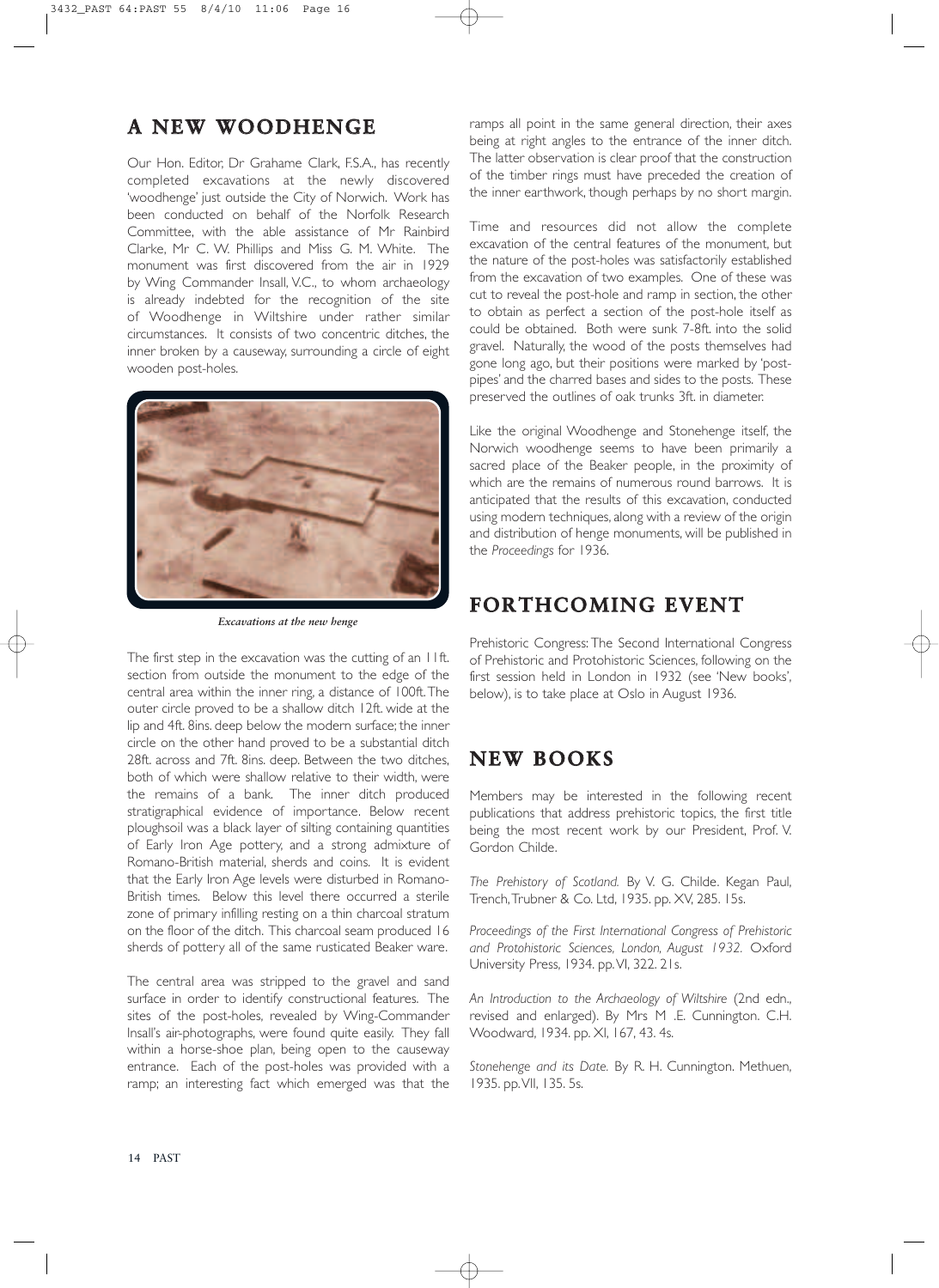

# **MISSING GOLD CUP!**

Members are requested to assist the *Cornish Times* in its search for the missing Rillaton gold cup, which disappeared mysteriously some thirty years ago. The cup was discovered in 1837, in a barrow near the Cheesewring, and exhibited at a meeting of the Royal Archaeological Institute in June 1867. Eventually passing to the custody of Osborne House, its whereabouts are currently unknown. Members are requested to contact the Hon. Secretary, G. Maynard, with any information that might lead to its rediscovery.

# **WORK AT MAIDEN CASTLE CONTINUES APACE**

*We have just received a short note on the work at Maiden Castle by one of our members who was able to visit the excavations. It is rather idiosyncratic but we think it worth including before the formal interim report as it gives a flavour of the great man at work.*

I was in the club on Saturday night when I bumped into Rik Wheeler at the bar, with a gorgeous young filly, name of Leslie I believe. He explained that he was lucky to catch me as he was only in town for the weekend to sort out some financial stuff at his institute. He insisted I come out to view the new dig. 'Another Roman town,' I said, trying to sound knowledgeable. 'No, no,' he cried, 'I've had enough of them. They're all the bloody same - no challenge, you know. Got something completely different this time - don't you read the papers?' Stupid question life's too short to spend it reading newspapers.

Seems there was bit of a bash on Thursday as it was his birthday: 45, he claims, though I find this difficult to believe. Well, why not, I thought; got no pressing engagements. So I rose early on the appointed day and headed off to Dorchester and the hillfort of Maiden Castle. Tessa was there to pick me up at the station; Rik was busy but as usualTessa helped to keep things moving along.The Castle was just outside the town and is a rather impressive collection of enormous earthworks.Tried to get Tessa to drive me round the ditches but she would have nothing of it - didn't want to get caught by the boss, I suspect.



*Workmen at Maiden Castle*

Rik was off showing some youngster called Hawkes and his wife around the place so I teamed up with the Colonel, who is the local connection. Rik has really excelled himself this time - seemed to be hundreds of people milling around. Apparently, the dig is famous and people are flocking in from all over the country. Everything is organised in a thoroughly military fashion as you might expect. Lots of local men picking and shovelling. Then, when they get down to the delicate stuff, the students and volunteers come in brushing and scraping, all watched by the team leaders who do the drawing. A lot of them are staying in a little tent encampment amongst the ramparts which looked quite cosy.Anyway, it is all damn impressive, but only what you would expect, really. He has been doing this for a long time now.